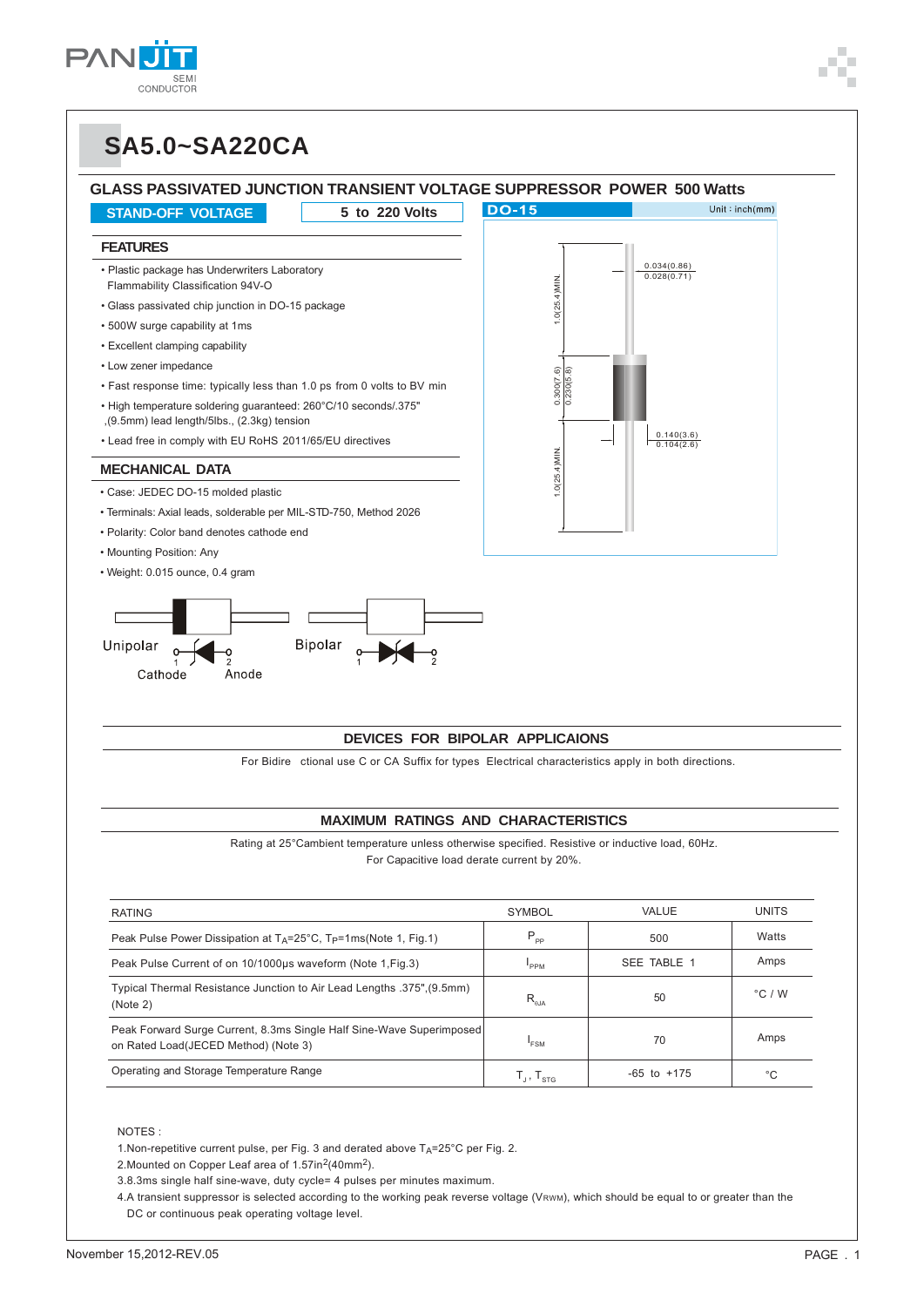| Part Number        |                     | Reverse<br>Stand-off<br>Voltage   | Breakdown<br>Voltage |        | Test<br>Current | Reverse Leakage |         | Max. Clamp<br>Voltage<br>10/1000us | Peak Pulse<br>Current<br>10/1000 µs | <b>Marking Code</b> |                    |
|--------------------|---------------------|-----------------------------------|----------------------|--------|-----------------|-----------------|---------|------------------------------------|-------------------------------------|---------------------|--------------------|
|                    |                     | <b>VRWM</b><br>(Notes 4)          | VBR @ IT             |        | Iт              | IR @ VRWM       |         | $VC$ $@$ IPP                       | <b>IPP</b>                          |                     |                    |
|                    |                     |                                   | Min.                 | Max.   |                 | UNI             | BI      |                                    |                                     |                     |                    |
| <b>UNI</b>         | B <sub>I</sub>      | $\vee$                            | $\vee$               | $\vee$ | mA              | $\mu$ A         | $\mu$ A | v                                  | A                                   | UNI                 | вı                 |
|                    |                     | 500W Transient Voltage Suppressor |                      |        |                 |                 |         |                                    |                                     |                     |                    |
| SA5.0              | <b>SA5.0C</b>       | 5                                 | 6.4                  | 7.55   | 10              | 600             | 1200    | 9.6                                | 52.3                                | SA5.0               | <b>SA5.0C</b>      |
| <b>SA5.0A</b>      | SA5.0CA             | 5                                 | 6.4                  | 7.25   | 10              | 600             | 1200    | 9.2                                | 54.3                                | <b>SA5.0A</b>       | SA5.0CA            |
| SA6.0              | SA6.0C              | 6                                 | 6.67                 | 8.45   | 10              | 600             | 1200    | 11.4                               | 43.9                                | SA6.0               | <b>SA6.0C</b>      |
| <b>SA6.0A</b>      | SA6.0CA             | 6                                 | 6.67                 | 7.67   | 10              | 600             | 1200    | 10.3                               | 48.5                                | SA6.0A              | SA6.0CA            |
| SA6.5              | <b>SA6.5C</b>       | 6.5                               | 7.22                 | 9.14   | 10              | 400             | 800     | 12.3                               | 40.7                                | SA6.5               | <b>SA6.5C</b>      |
| <b>SA6.5A</b>      | SA6.5CA             | 6.5                               | 7.22                 | 8.3    | 10              | 400             | 800     | 11.2                               | 44.7                                | SA6.5A              | SA6.5CA            |
| SA7.0              | <b>SA7.0C</b>       | 7                                 | 7.78                 | 9.86   | 10              | 150             | 300     | 13.3                               | 37.8                                | SA7.0               | <b>SA7.0C</b>      |
| <b>SA7.0A</b>      | SA7.0CA             | $\overline{7}$                    | 7.78                 | 8.95   | 10              | 150             | 300     | 12                                 | 41.7                                | <b>SA7.0A</b>       | SA7.0CA            |
| SA7.5              | <b>SA7.5C</b>       | 7.5                               | 8.33                 | 10.67  | 1               | 50              | 100     | 14.3                               | 35                                  | SA7.5               | <b>SA7.5C</b>      |
| <b>SA7.5A</b>      | SA7.5CA             | 7.5                               | 8.33                 | 9.58   | $\mathbf{1}$    | 50              | 100     | 12.9                               | 38.8                                | <b>SA7.5A</b>       | SA7.5CA            |
| SA8.0              | <b>SA8.0C</b>       | 8                                 | 8.89                 | 11.3   | 1               | 25              | 50      | 15                                 | 33.3                                | SA8.0               | <b>SA8.0C</b>      |
| SA8.0A             | SA8.0CA             | 8                                 | 8.89                 | 10.23  | $\mathbf{1}$    | 25              | 50      | 13.6                               | 36.7                                | SA8.0A              | SA8.0CA            |
| SA8.5              | SA8.5C              | 8.5                               | 9.44                 | 11.92  | 1               | 10              | 20      | 15.9                               | 31.4                                | SA8.5               | <b>SA8.5C</b>      |
| <b>SA8.5A</b>      | SA8.5CA             | 8.5                               | 9.44                 | 10.82  | 1               | 10              | 20      | 14.4                               | 34.7                                | SA8.5A              | <b>SA8.5CA</b>     |
| SA9.0              | <b>SA9.0C</b>       | 9                                 | 10                   | 12.6   | $\mathbf{1}$    | 5               | 5       | 16.9                               | 29.5                                | SA9.0               | <b>SA9.0C</b>      |
| <b>SA9.0A</b>      | SA9.0CA             | 9                                 | 10                   | 11.5   | 1               | 5               | 5       | 15.4                               | 32.5                                | <b>SA9.0A</b>       | SA9.0CA            |
| <b>SA10</b>        | SA <sub>10</sub> C  | 10                                | 11.1                 | 14.1   | $\mathbf{1}$    | з               | 3       | 18.8                               | 26.6                                | <b>SA10</b>         | SA <sub>10</sub> C |
| SA <sub>10</sub> A | SA10CA              | 10                                | 11.1                 | 12.8   | 1               | з               | 3       | 17                                 | 29.4                                | SA <sub>10</sub> A  | SA10CA             |
| <b>SA11</b>        | SA <sub>11</sub> C  | 11                                | 12.2                 | 15.4   | 1               | 3               | 3       | 20.1                               | 24.9                                | SA11                | SA <sub>11</sub> C |
| SA <sub>11</sub> A | SA <sub>11</sub> CA | 11                                | 12.2                 | 14     | 1               | з               | 3       | 18.2                               | 27.4                                | SA11A               | SA11CA             |
| <b>SA12</b>        | SA <sub>12C</sub>   | 12                                | 13.3                 | 16.9   | $\mathbf{1}$    | з               | 3       | 22                                 | 22.7                                | <b>SA12</b>         | SA <sub>12C</sub>  |
| SA <sub>12</sub> A | SA12CA              | 12                                | 13.3                 | 15.3   | 1               | з               | 3       | 19.9                               | 25.1                                | SA12A               | SA12CA             |
| <b>SA13</b>        | SA13C               | 13                                | 14.4                 | 18.2   | 1               | з               | 3       | 23.8                               | 21                                  | SA13                | SA <sub>13</sub> C |
| SA <sub>13</sub> A | SA13CA              | 13                                | 14.4                 | 16.5   | 1               | з               | 3       | 21.5                               | 23.2                                | SA13A               | SA13CA             |
| <b>SA14</b>        | SA14C               | 14                                | 15.6                 | 19.8   | 1               | з               | 3       | 25.8                               | 19.4                                | SA14                | SA <sub>14</sub> C |
| SA <sub>14</sub> A | SA14CA              | 14                                | 15.6                 | 17.9   | $\mathbf{1}$    | з               | 3       | 23.2                               | 21.5                                | SA <sub>14</sub> A  | SA14CA             |
| <b>SA15</b>        | <b>SA15C</b>        | 15                                | 16.7                 | 21.1   | 1               | з               | 3       | 26.9                               | 18.8                                | <b>SA15</b>         | <b>SA15C</b>       |
| SA <sub>15</sub> A | SA15CA              | 15                                | 16.7                 | 19.2   | $\mathbf{1}$    | з               | 3       | 24.4                               | 20.6                                | SA15A               | SA15CA             |
| <b>SA16</b>        | SA <sub>16C</sub>   | 16                                | 17.8                 | 22.6   | $\mathbf{1}$    | з               | 3       | 28.8                               | 17.6                                | SA16                | SA <sub>16</sub> C |
| SA <sub>16</sub> A | SA16CA              | 16                                | 17.8                 | 20.5   | 1               | з               | 3       | 26                                 | 19.2                                | SA16A               | SA16CA             |
| <b>SA17</b>        | <b>SA17C</b>        | 17                                | 18.9                 | 23.9   | 1               | з               | 3       | 30.5                               | 16.4                                | SA17                | SA <sub>17</sub> C |
| SA17A              | SA17CA              | 17                                | 18.9                 | 21.7   | 1               | з               | 3       | 27.6                               | 16.1                                | <b>SA17A</b>        | SA17CA             |
| SA18               | SA18C               | 18                                | 20                   | 25.3   | 1               | з               | з       | 32.2                               | 15.5                                | SA18                | SA18C              |
| SA18A              | SA18CA              | 18                                | 20                   | 23.3   | 1               | з               | 3       | 29.2                               | 17.2                                | SA18A               | SA18CA             |
| <b>SA20</b>        | SA20C               | 20                                | 22.2                 | 28.1   | $\mathbf{1}$    | з               | 3       | 35.8                               | 13.9                                | <b>SA20</b>         | SA20C              |
| SA20A              | SA20CA              | 20                                | 22.2                 | 25.5   | 1               | з               | 3       | 32.4                               | 15.4                                | SA20A               | SA20CA             |
| <b>SA22</b>        | SA22C               | 22                                | 24.4                 | 30.9   | $\mathbf{1}$    | з               | 3       | 39.4                               | 12.7                                | <b>SA22</b>         | SA22C              |
| SA22A              | SA22CA              | 22                                | 24.4                 | 28     | 1               | з               | 3       | 35.5                               | 14.1                                | SA22A               | SA22CA             |
| <b>SA24</b>        | SA24C               | 24                                | 26.7                 | 33.8   | $\mathbf{1}$    | з               | 3       | 43                                 | 11.6                                | <b>SA24</b>         | SA24C              |
| SA24A              | SA24CA              | 24                                | 26.7                 | 30.7   | $\mathbf{1}$    | з               | 3       | 38.9                               | 12.8                                | SA24A               | SA24CA             |
| SA <sub>26</sub>   | SA26C               | 26                                | 28.9                 | 36.6   | 1               | з               | 3       | 46.6                               | 10.7                                | SA26                | SA26C              |
| SA26A              | SA26CA              | 26                                | 28.9                 | 33.2   | $\mathbf{1}$    | з               | 3       | 42.1                               | 11.9                                | SA26A               | SA26CA             |
| <b>SA28</b>        | SA28C               | 28                                | 31.1                 | 39.4   | $\mathbf{1}$    | з               | 3       | 50                                 | 9.9                                 | <b>SA28</b>         | SA28C              |
| SA28A              | SA28CA              | 28                                | 31.1                 | 35.8   | 1               | з               | 3       | 45.4                               | 11                                  | SA28A               | SA28CA             |
| SA30               | SA30C               | 30                                | 33.3                 | 42.2   | $\mathbf{1}$    | з               | 3       | 53.5                               | 9.3                                 | <b>SA30</b>         | SA30C              |
| SA30A              | SA30CA              | 30                                | 33.3                 | 38.3   | $\mathbf{1}$    | з               | 3       | 48.4                               | 10.3                                | SA30A               | SA30CA             |
| SA33               | SA33C               | 33                                | 36.7                 | 46.5   | $\mathbf{1}$    | з               | 3       | 59                                 | 5.8                                 | SA33                | SA33C              |
| SA33A              | SA33CA              | 33                                | 36.7                 | 42.2   | $\mathbf{1}$    | з               | 3       | 53.3                               | 9.4                                 | SA33A               | SA33CA             |
| <b>SA36</b>        | SA36C               | 36                                | 40                   | 50.7   | $\mathbf{1}$    | з               | 3       | 64.3                               | 7.8                                 | SA36                | SA36C              |
| SA36A              | SA36CA              | 36                                | 40                   | 46     | $\mathbf{1}$    | з               | 3       | 58.1                               | 8.6                                 | SA36A               | SA36CA             |
| <b>SA40</b>        | SA40C               | 40                                | 44.4                 | 56.3   | $\mathbf{1}$    | з               | 3       | 71.4                               | $\overline{7}$                      | <b>SA40</b>         | SA40C              |
| SA40A              | SA40CA              | 40                                | 44.4                 | 51.1   | 1               | з               | 3       | 64.5                               | 7.8                                 | SA40A               | SA40CA             |
|                    |                     |                                   |                      |        |                 |                 |         |                                    |                                     |                     |                    |

٠ Î.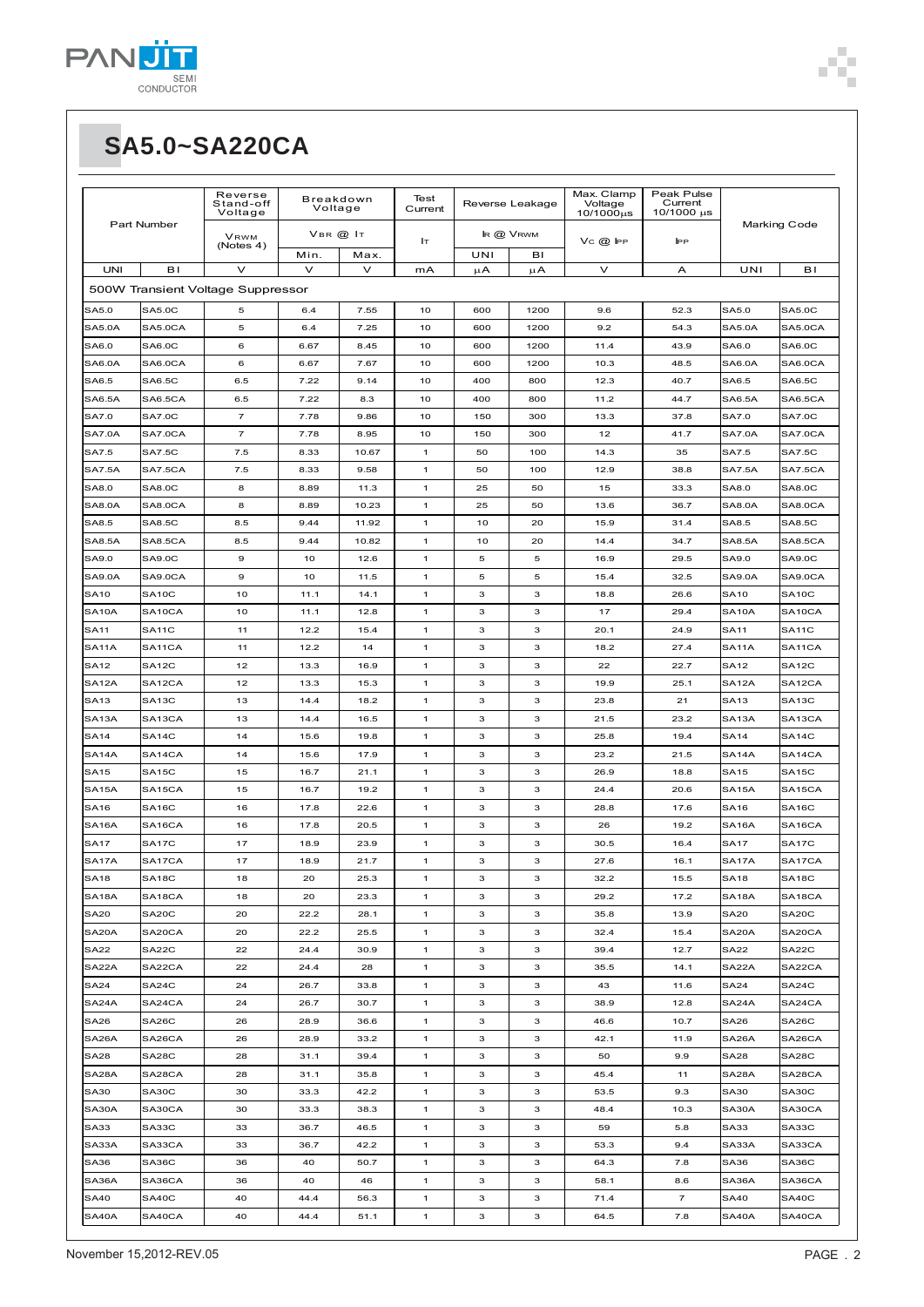| Part Number                       |                | Reverse<br>Stand-off<br>Voltage |          | Breakdown Voltage<br>Test C urrent |              | Reverse Leakage |              | Max. Clamp<br>Voltage<br>10/1000µs | Peak Pulse<br>Current<br>10/1000 µs |               |                |
|-----------------------------------|----------------|---------------------------------|----------|------------------------------------|--------------|-----------------|--------------|------------------------------------|-------------------------------------|---------------|----------------|
|                                   |                | <b>VRWM</b>                     | VBR @ IT |                                    |              | IR @ VRWM       |              |                                    |                                     | Marking Code  |                |
|                                   |                | (Notes 4)                       | Min.     | Max.                               | Iт           | UNI             | BI           | $VC$ $@$ $FP$                      | <b>IPP</b>                          |               |                |
| <b>UNI</b>                        | BI             | $\vee$                          | $\vee$   | $\vee$                             | mA           | uA              | uA           | $\vee$                             | Α                                   | UNI           | B1             |
| 500W Transient Voltage Suppressor |                |                                 |          |                                    |              |                 |              |                                    |                                     |               |                |
| SA40A                             | SA40CA         | 40                              | 44.4     | 51.1                               | $\mathbf{1}$ | 1               | $\mathbf{1}$ | 64.5                               | 7.8                                 | SA40A         | SA40CA         |
| SA43                              | SA43C          | 43                              | 47.8     | 60.5                               | $\mathbf{1}$ | 1               | $\mathbf{1}$ | 76.7                               | 6.5                                 | SA43          | SA43C          |
| SA43A                             | SA43CA         | 43                              | 47.8     | 54.9                               | $\mathbf{1}$ | 1               | $\mathbf{1}$ | 69.4                               | 7.2                                 | SA43A         | SA43CA         |
| <b>SA45</b>                       | SA45C          | 45                              | 50       | 63.3                               | $\mathbf{1}$ | 1               | 1            | 80.3                               | 6.2                                 | <b>SA45</b>   | SA45C          |
| SA45A                             | SA45CA         | 45                              | 50       | 57.5                               | $\mathbf{1}$ | 1               | 1            | 72.7                               | 6.9                                 | SA45A         | SA45CA         |
| <b>SA48</b>                       | SA48C          | 48                              | 53.3     | 67.5                               | $\mathbf{1}$ | 1               | 1            | 85.5                               | 5.8                                 | <b>SA48</b>   | SA48C          |
| SA48A                             | SA48CA         | 48                              | 53.3     | 61.3                               | $\mathbf{1}$ | 1               | $\mathbf{1}$ | 77.4                               | 6.5                                 | SA48A         | SA48CA         |
| <b>SA51</b>                       | SA51C          | 51                              | 56.7     | 71.8                               | $\mathbf{1}$ | 1               | $\mathbf{1}$ | 91.1                               | 5.5                                 | <b>SA51</b>   | <b>SA51C</b>   |
| SA51A                             | SA51CA         | 51                              | 56.7     | 65.2                               | $\mathbf{1}$ | 1               | 1            | 82.4                               | 6.1                                 | SA51A         | SA51CA         |
| <b>SA54</b>                       | SA54C          | 54                              | 60       | 76                                 | $\mathbf{1}$ | 1               | $\mathbf{1}$ | 96.3                               | 5.2                                 | <b>SA54</b>   | SA54C          |
| SA54A                             | SA54CA         | 54                              | 60.0     | 69                                 | $\mathbf{1}$ | 1               | $\mathbf{1}$ | 87.1                               | 5.7                                 | SA54A         | SA54CA         |
| <b>SA58</b>                       | SA58C          | 58                              | 64.4     | 81.6                               | $\mathbf{1}$ | 1               | $\mathbf{1}$ | 103                                | 4.9                                 | <b>SA58</b>   | SA58C          |
| SA58A                             | SA58CA         | 58                              | 64.4     | 74.1                               | $\mathbf{1}$ | 1               | $\mathbf{1}$ | 93.6                               | 5.3                                 | SA58A         | SA58CA         |
| <b>SA60</b>                       | SA60C          | 60                              | 66.7     | 84.5                               | $\mathbf{1}$ | 1               | $\mathbf{1}$ | 107                                | 4.7                                 | <b>SA60</b>   | SA60C          |
| SA60A                             | SA60CA         | 60                              | 66.7     | 76.7                               | $\mathbf{1}$ | 1               | 1            | 96.8                               | 5.2                                 | SA60A         | SA60CA         |
| <b>SA64</b>                       | SA64C          | 64                              | 71.1     | 90.1                               | $\mathbf{1}$ | 1               | 1            | 114                                | 4.4                                 | <b>SA64</b>   | SA64C          |
| SA64A                             | SA64CA         | 64                              | 71.1     | 81.8                               | $\mathbf{1}$ | 1               | $\mathbf{1}$ | 103                                | 4.9                                 | SA64A         | SA64CA         |
| <b>SA70</b>                       | SA70C          | 70                              | 77.8     | 98.6                               | $\mathbf{1}$ | 1               | $\mathbf{1}$ | 125                                | 4                                   | <b>SA70</b>   | SA70C          |
| SA70A                             | SA70CA         | 70                              | 77.8     | 89.5                               | $\mathbf{1}$ | 1               | $\mathbf{1}$ | 113                                | 4.4                                 | SA70A         | SA70CA         |
| <b>SA75</b>                       | SA75C          | 75                              | 83.3     | 105.7                              | $\mathbf{1}$ | 1               | 1            | 134                                | 3.7                                 | <b>SA75</b>   | SA75C          |
|                                   |                |                                 |          |                                    |              |                 |              |                                    |                                     |               |                |
| SA75A                             | SA75CA         | 75                              | 83.3     | 95.8                               | $\mathbf{1}$ | 1               | $\mathbf{1}$ | 121                                | 4.1                                 | SA75A         | SA75CA         |
| <b>SA78</b>                       | SA78C          | 78                              | 86.7     | 109.8                              | $\mathbf{1}$ | 1               | $\mathbf{1}$ | 139                                | 3.6                                 | <b>SA78</b>   | SA78C          |
| SA78A                             | SA78CA         | 78                              | 86.7     | 99.7                               | $\mathbf{1}$ | 1               | $\mathbf{1}$ | 126                                | 4                                   | SA78A         | SA78CA         |
| SA85                              | SA85C          | 85                              | 94.4     | 119.2                              | $\mathbf{1}$ | 1               | $\mathbf{1}$ | 151                                | 3.3                                 | SA85          | SA85C          |
| SA85A                             | SA85CA         | 85                              | 94.4     | 108.2                              | $\mathbf{1}$ | 1               | $\mathbf{1}$ | 137                                | 3.6                                 | SA85A         | SA85CA         |
| <b>SA90</b>                       | SA90C          | 90                              | 100      | 126.5                              | $\mathbf{1}$ | 1               | 1            | 160                                | 3.1                                 | SA90          | SA90C          |
| SA90A                             | SA90CA         | 90                              | 100      | 115.5                              | $\mathbf{1}$ | 1               | 1            | 146                                | 3.4                                 | SA90A         | SA90CA         |
| SA100                             | <b>SA100C</b>  | 100                             | 111      | 141                                | $\mathbf{1}$ | 1               | $\mathbf{1}$ | 179                                | 2.8                                 | SA100         | <b>SA100C</b>  |
| <b>SA100A</b>                     | <b>SA100CA</b> | 100                             | 111      | 128                                | $\mathbf{1}$ | 1               | $\mathbf{1}$ | 162                                | 3.1                                 | <b>SA100A</b> | <b>SA100CA</b> |
| <b>SA110</b>                      | <b>SA110C</b>  | 110                             | 122      | 154.5                              | $\mathbf{1}$ | 1               | $\mathbf{1}$ | 196                                | 2.6                                 | <b>SA110</b>  | <b>SA110C</b>  |
| <b>SA110A</b>                     | SA110CA        | 110                             | 122      | 140.5                              | $\mathbf{1}$ | 1               | 1            | 177                                | 2.8                                 | <b>SA110A</b> | SA110CA        |
| SA120                             | <b>SA120C</b>  | 120                             | 133      | 169                                | $\mathbf{1}$ | 1               | $\mathbf{1}$ | 214                                | 2.3                                 | <b>SA120</b>  | <b>SA120C</b>  |
| <b>SA120A</b>                     | SA120CA        | 120                             | 133      | 153                                | $\mathbf{1}$ | 1               | 1            | 193                                | $\overline{\mathbf{c}}$             | <b>SA120A</b> | <b>SA120CA</b> |
| SA130                             | <b>SA130C</b>  | 130                             | 144      | 182.5                              | $\mathbf{1}$ | 1               | 1            | 231                                | 2.2                                 | SA130         | <b>SA130C</b>  |
| <b>SA130A</b>                     | SA130CA        | 130                             | 144      | 165.5                              | $\mathbf{1}$ | 1               | 1            | 209                                | 2.4                                 | <b>SA130A</b> | <b>SA130CA</b> |
| SA150                             | <b>SA150C</b>  | 150                             | 167      | 211.5                              | $\mathbf{1}$ | 1               | $\mathbf{1}$ | 268                                | 1.9                                 | SA150         | <b>SA150C</b>  |
| <b>SA150A</b>                     | SA150CA        | 150                             | 167      | 192.5                              | $\mathbf{1}$ | 1               | 1            | 243                                | 2.1                                 | <b>SA150A</b> | <b>SA150CA</b> |
| SA160                             | <b>SA160C</b>  | 160                             | 178      | 226                                | $\mathbf{1}$ | 1               | 1            | 287                                | 1.7                                 | SA160         | <b>SA160C</b>  |
| <b>SA160A</b>                     | <b>SA160CA</b> | 160                             | 178      | 205                                | $\mathbf{1}$ | 1               | $\mathbf{1}$ | 259                                | 1.9                                 | <b>SA160A</b> | <b>SA160CA</b> |
| <b>SA170</b>                      | <b>SA170C</b>  | 170                             | 189      | 239.5                              | $\mathbf{1}$ | 1               | $\mathbf{1}$ | 304                                | 1.6                                 | <b>SA170</b>  | <b>SA170C</b>  |
| <b>SA170A</b>                     | SA170CA        | 170                             | 189      | 217.5                              | $\mathbf{1}$ | 1               | $\mathbf{1}$ | 275                                | 1.8                                 | <b>SA170A</b> | <b>SA170CA</b> |
| SA180                             | <b>SA180C</b>  | 180                             | 198      | 253.8                              | $\mathbf{1}$ | 1               | $\mathbf{1}$ | 322                                | 1.6                                 | <b>SA180</b>  | <b>SA180C</b>  |
| <b>SA180A</b>                     | SA180CA        | 180                             | 198      | 230.4                              | $\mathbf{1}$ | 1               | $\mathbf{1}$ | 292                                | 1.7                                 | <b>SA180A</b> | <b>SA180CA</b> |
| SA190                             | <b>SA190C</b>  | 190                             | 209      | 267.9                              | $\mathbf{1}$ | 1               | $\mathbf{1}$ | 340                                | 1.5                                 | SA190         | <b>SA190C</b>  |
| <b>SA190A</b>                     | <b>SA190CA</b> | 190                             | 209      | 243.2                              | $\mathbf{1}$ | $\mathbf{1}$    | $\mathbf{1}$ | 308                                | 1.6                                 | <b>SA190A</b> | <b>SA190CA</b> |
| SA200                             | <b>SA200C</b>  | 200                             | 220      | 282                                | $\mathbf{1}$ | $\mathbf{1}$    | $\mathbf{1}$ | 358                                | 1.4                                 | SA200         | <b>SA200C</b>  |
| <b>SA200A</b>                     | SA200CA        | 200                             | 220      | 256                                | $\mathbf{1}$ | 1               | 1            | 324                                | 1.5                                 | <b>SA200A</b> | SA200CA        |
| SA210                             | SA210C         | 210                             | 231      | 296.1                              | $\mathbf{1}$ | 1               | 1            | 376                                | 1.3                                 | SA210         | SA210C         |
| <b>SA210A</b>                     | <b>SA210CA</b> | 210                             | 231      | 268.8                              | $\mathbf{1}$ | 1               | $\mathbf{1}$ | 340                                | 1.5                                 | <b>SA210A</b> | <b>SA210CA</b> |
| SA220                             | <b>SA220C</b>  | 220                             | 242      | 310.2                              | $\mathbf{1}$ | 1               | $\mathbf{1}$ | 394                                | 1.3                                 | SA220         | <b>SA220C</b>  |
| <b>SA220A</b>                     | SA220CA        | 220                             | 242      | 281.6                              | $\mathbf{1}$ | 1               | $\mathbf{1}$ | 356                                | 1.4                                 | <b>SA220A</b> | SA220CA        |

٠ Î.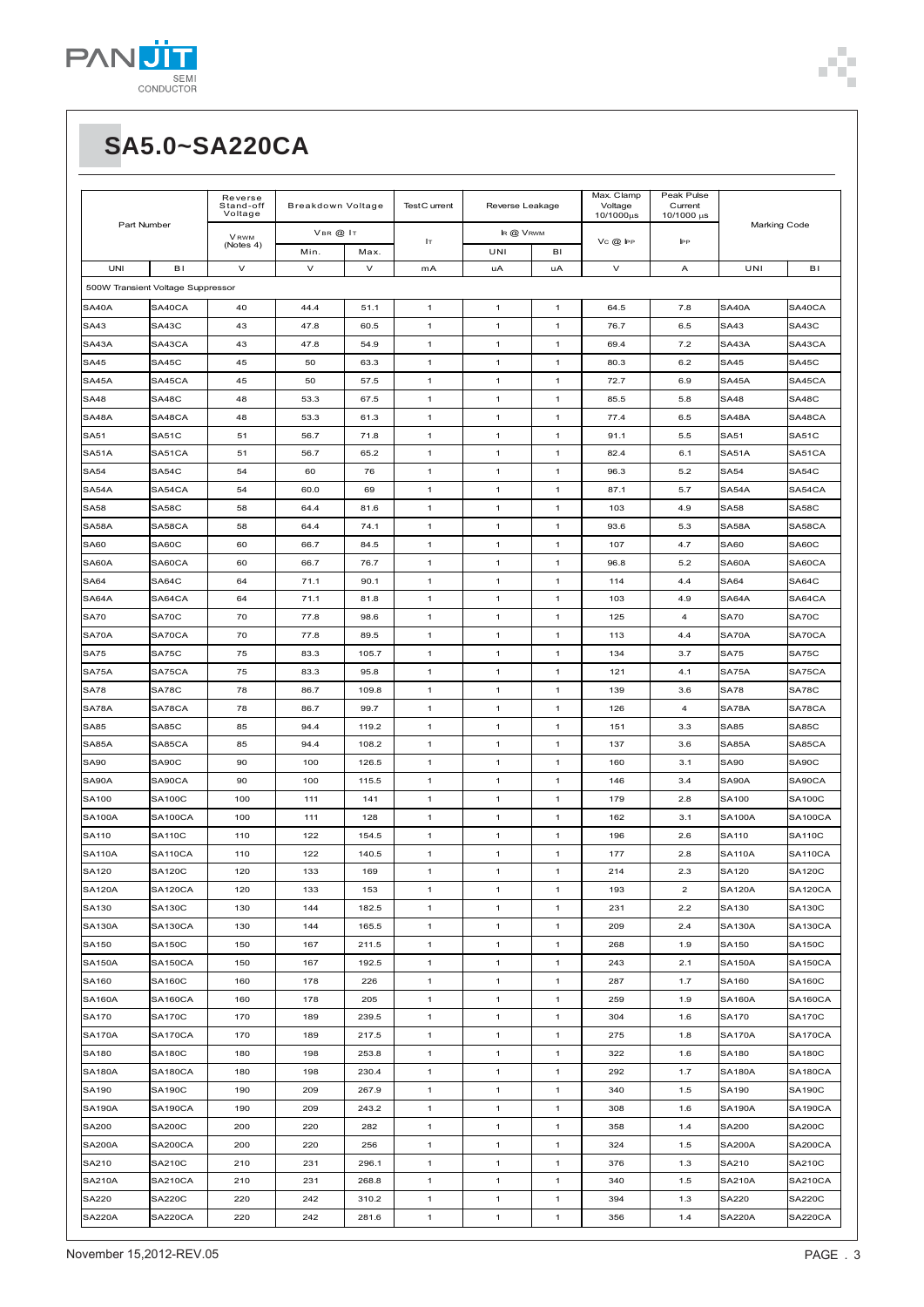







TA, AMBIENT EMPERATUER °C

150

175

200



V(BR), BREAKDOWN VOLTAGE, VOLTS FIG.4-TYPICAL JUNCTION CAPACITANCE UNIDIRECTIONAL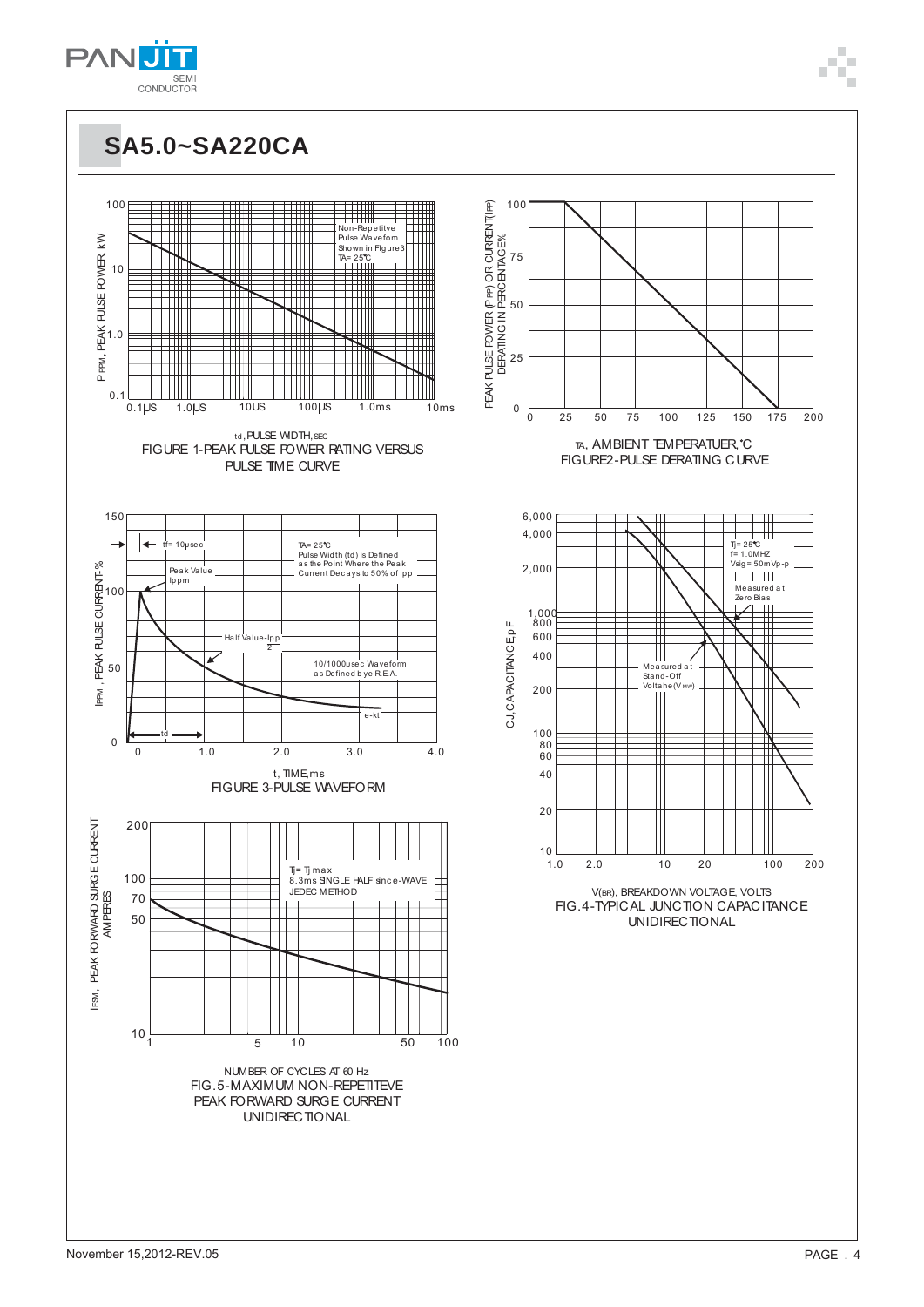

### **Part No\_packing code\_Version**

| SA5.0_AY_00001 |
|----------------|
| SA5.0_AY_10001 |
| SA5.0 B0 00001 |
| SA5.0_B0 10001 |
| SA5.0 R2 00001 |
| SA5.0_R2_10001 |

### **For example :**

### **RB500V-40\_R2\_00001**





|                                                | <b>Version Code XXXXX</b> |                                            |                |                                                      |          |                                       |
|------------------------------------------------|---------------------------|--------------------------------------------|----------------|------------------------------------------------------|----------|---------------------------------------|
| <b>Packing type</b>                            | 1 <sup>st</sup> Code      | <b>Packing size code</b>                   |                | 2 <sup>nd</sup> Code HF or RoHS 1 <sup>st</sup> Code |          | 2 <sup>nd</sup> ~5 <sup>th</sup> Code |
| <b>Tape and Ammunition Box</b><br>(T/B)        | A                         | N/A                                        | 0              | HF                                                   | $\bf{0}$ | serial number                         |
| <b>Tape and Reel</b><br>(T/R)                  | R                         | 7"                                         |                | <b>RoHS</b>                                          | 1        | serial number                         |
| <b>Bulk Packing</b><br>(B/P)                   | В                         | 13"                                        | $\overline{2}$ |                                                      |          |                                       |
| <b>Tube Packing</b><br>(T/P)                   | т                         | 26mm                                       | $\mathbf x$    |                                                      |          |                                       |
| <b>Tape and Reel (Right Oriented)</b><br>(TRR) | S                         | 52 <sub>mm</sub>                           | Υ              |                                                      |          |                                       |
| <b>Tape and Reel (Left Oriented)</b><br>(TRL)  |                           | <b>PANASERT T/B CATHODE UP</b><br>(PBCU)   | U              |                                                      |          |                                       |
| <b>FORMING</b>                                 | F                         | <b>PANASERT T/B CATHODE DOWN</b><br>(PBCD) | D              |                                                      |          |                                       |